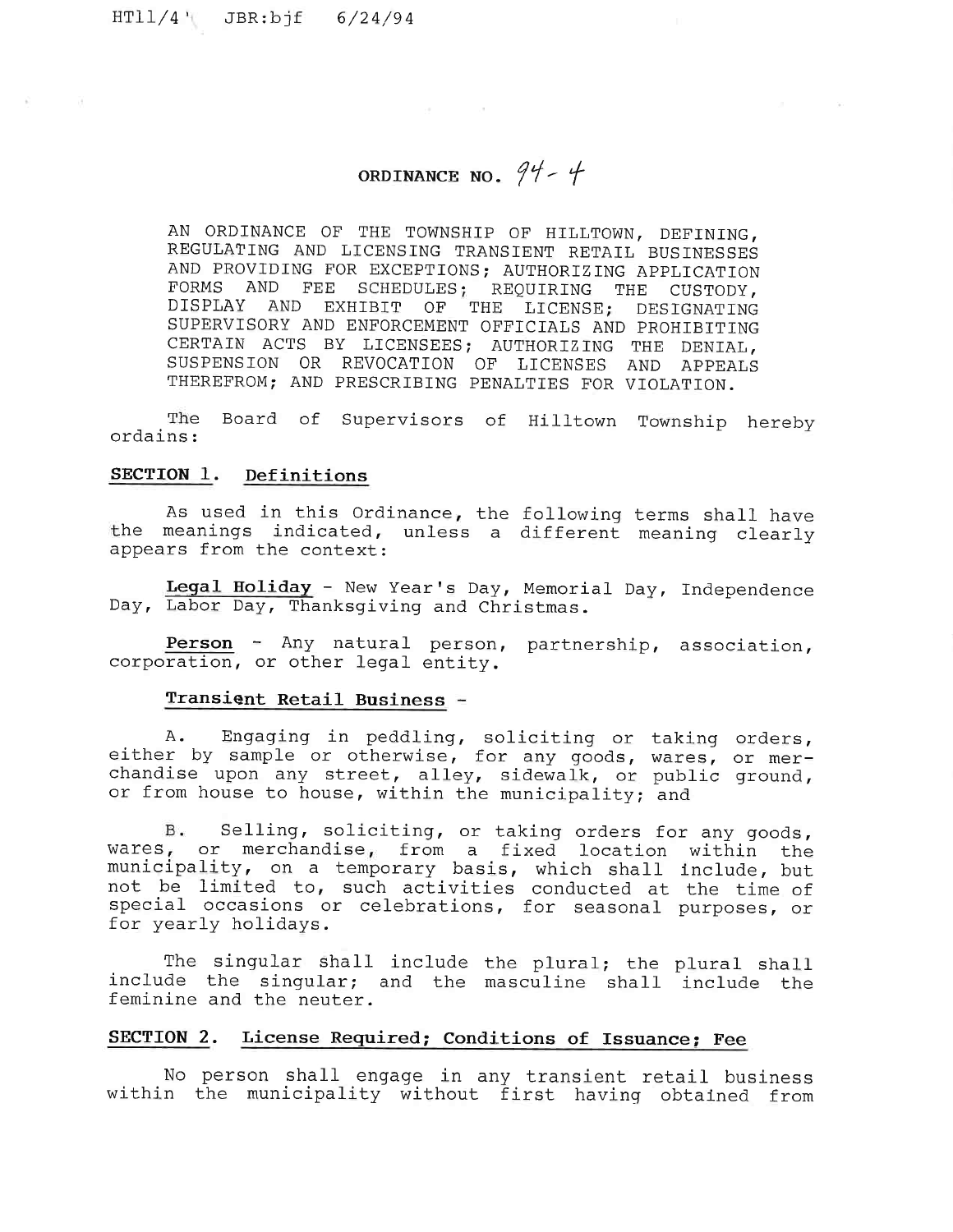Chief of the Hilltown Township Police Department or his designee, a license, for which a fee, which shall be for th use of the municipality, shall be such amount established, from tim the Hilltown Township Board of Supervi charged, said fee to be i to time by Resolution o

#### SECTION 3. Exceptions

No license fee shall be charged:

A. To farmers selling their own produce.

B. For the sale of goods, wares, and merchandise donated by the owners thereof, the proceeds whereof are to be applied to any charitable or philanthropic purpose.

C. To any manufacturer or producer in the sale of bread and baker products, meat and meat products, or milk and milk products.

D. To children under the age of eighteen (18) years who take orders for and deliver newspapers, greeting cards, candy, bakery products, and the like, or who represent the Boy Scouts or Girl Scouts or similar organizations.

E. To the seeking or taking of orders by insura agents or brokers licensed under the insurance laws of th Commonwealth of Pennsylvania.

But all persons exempted hereby from the payment of the license fee shall be required to register with the Chief of the Hilltown Township Police Department or his designee and obtain a license without fee; provided, any person dealing in one (l) or more of the above-mentioned exempted categories, and dealing with other goods, wares, or merchandise not so exempted, shall be subject to the payment of the license fee fixed by this Section for his activities on connection with the sale of goods, wares, and merchandise not in such exempted categories. Provided, further, the Chief of the Hilltown Township Police Department or his designee may similarly exempt from payment of the license fee, but not from registering with him, persons working without compensation and selling goods, wares, or merchandise for the sole benefit of a nonprofit corporation. Provided, further, every license issued under the provisions of this Ordinance shall be issued on an individual basis to any person or persons engaging in such business; every individual shall obtain a separate license, issued to him in his name, and the license fee hereby imposed shall be applicable to every such individual license, except that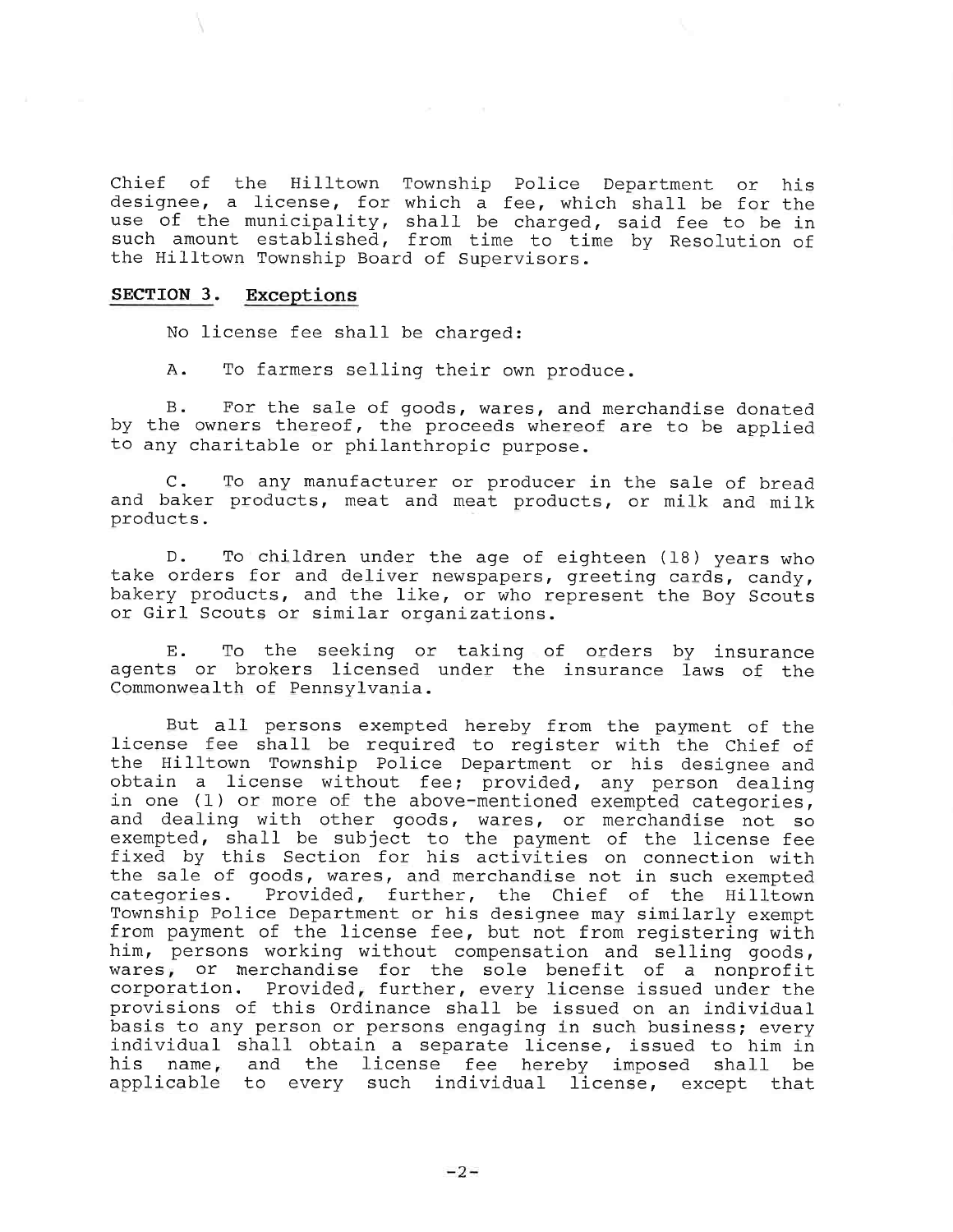a representative of a charitable organization may obtain licenses for the applicants, however, each person must apply individually for a photo I.D. card.

# SECTION 4. License Application

Every person desiring a license under this Ordinance shall first make application to the Chief of the Hilltown Township Police Department or his designee for such license. He shall, when making such application, exhibit a valid license from any State or County officer, if such license is also required. The applicant shall state:

A. His criminal record, if any.

B. Name and address of the person by whom he is employed.

C. Type of goods, wares, and merchandise he wis! to deal with in such transient retail busin

D. Length of time for which license is to be issued; in no event shall any license be granted for more than ninety (90) days.

E. if any. Type and license number of the vehicle to be used,

F. Proof of registration to collect sales tax in the<br>Commonwealth of Pennsylvania. This information will be Pennsylvania. This information will be verified through the Pennsylvania Department of Revenue (No. 270-1780). The Department of Revenue can issue a temporary sales tax identification number for out-of-state merchants.

### SECTION 5. Issuance of License; Custody, Display and Exhibit

Upon receipt of such application and the prescribed fee, the Chief of the Hilltown Township Police Department or his designee, shall conduct a criminal record history check within three (3) days after receiving the completed application. Any false information supplied in the application will be grounds for denial of the license. The police department shall issue a photo identification to each applicant after approval by the Chief of Police or his designee. This photo I.D. must be carried at all times while soliciting in the municipality. Each licensed applicant shall exhibit such license, upon request, to all police officers and municipal offi and shall display the photo I.D. card visibly on their pers at all times while engaged in transient retail business while in Hilltown Township.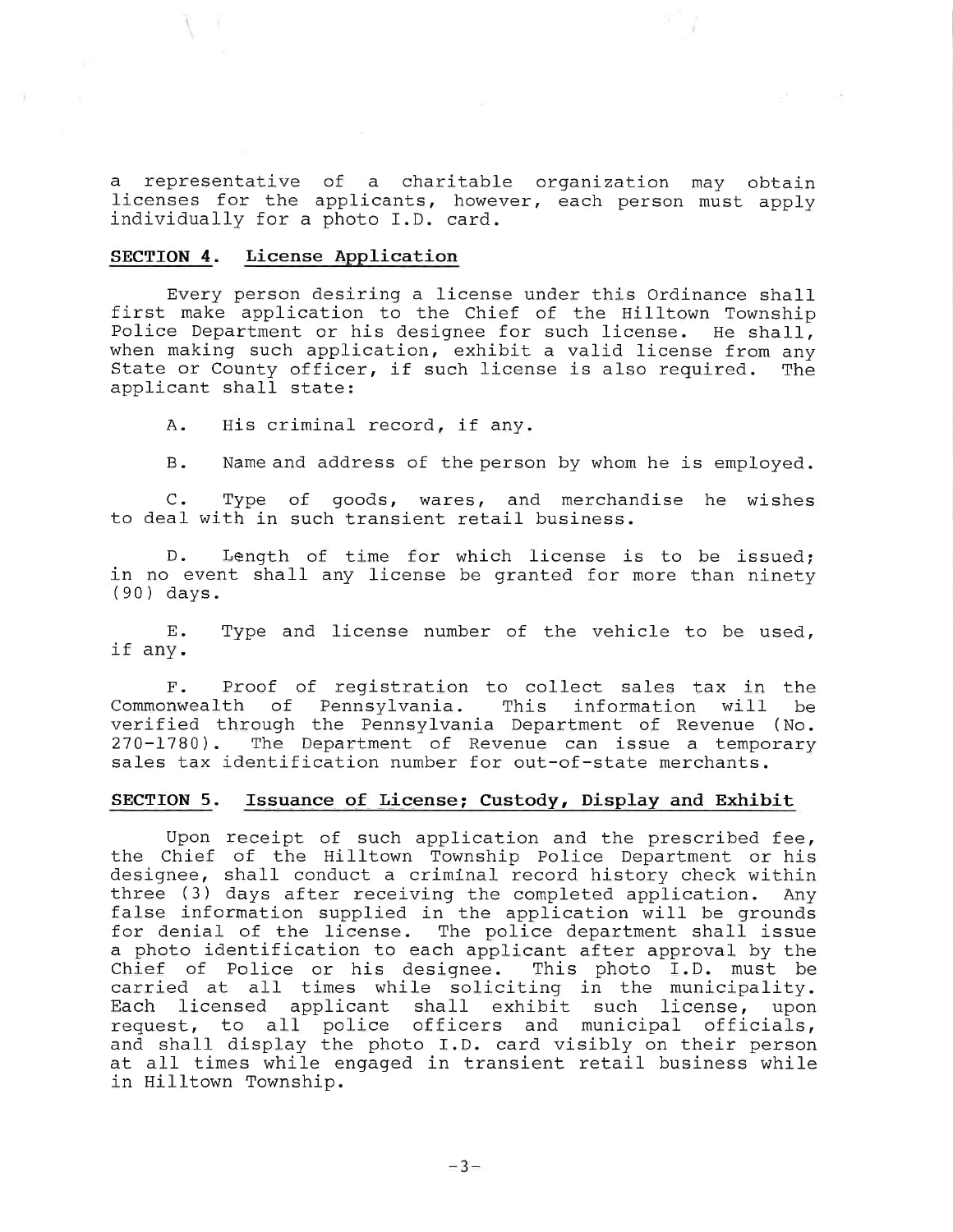## SECTION 6. Prohibited Act

No person in any transient retail business shall:

A. Sell any product or type of product not mentioned in his license.

B. alleys, sidewalks, or public grounds in the munici Hawk or cry his wares upon any of the streets,

 $c$ . when operating from a vehicle, stop or park su $\alpha$ a venicle upon any of the streets or alleys in the munici for longer than necessary in order to sell therefrom to persons residing or working in the immediate vicinity.

D. Park a vehicle upon any of the streets or alleys in the municipality for the purpose of sorting, rearranging, or cleaning any of his goods, wares, or merchandise or of disposing of any carton, wrapping material, or stock, wares or foodstuffs which have become unsalable through handling, age or otherwise.

E. Engage in any business activity, except by prior appointment, at any time on a Sunday or legal holiday or at any time before 9:00 A.M. or after 5:00 P.M. on any da of the week other than a Sunday or legal holiday.

# SECTION 7. Supervision; Records and Reports

The Chief of the Hilltown Township Police Department or his designee shall supervise the activities of all persons holding licenses under this Ordinance. He shall keep a record of all licenses issued hereunder and shall make a report thereof each month to the Hilltown Township Board of Supervisors.

# SECTION 8. Denial, Suspension and Revocation of License; Appeal

The Chief of the Hilltown Township Police Commission or his designee is hereby authorized to deny, suspend or revoke any license issued under this Ordinance when he deems such denial, suspension or revocation to be beneficial to the public health, safety, or morals, or for violation of any provision of this Ordinance, or for giving false information upon any application for a license hereunder. Appeals from any suspension, revocation or denial of a license may be made to the Board of Supervisors at any time within ten (10) days after such suspension, revocation or denial and a hearing shall be he within thirty (30) days of the petition for appeal. No part of a license fee shall be refunded to any person whose license shall have been suspended or revoked.